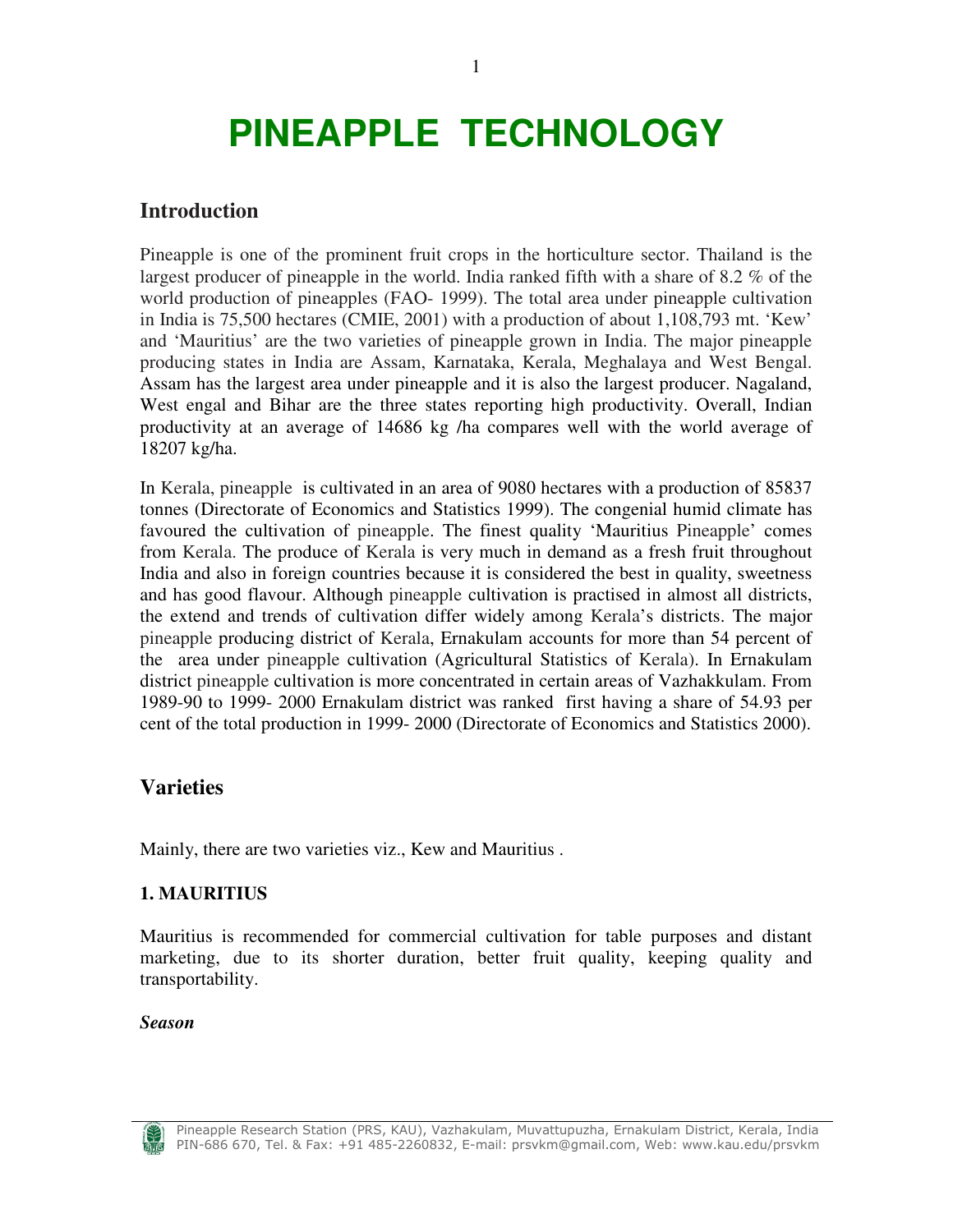Main season of planting is April-May and August-September, but can also be planted in all months except during heavy rain of June-July. The best time for planting is August. For getting maximum price and better keeping quality, the best planting time is April-May. During summer months, if there are no summer showers after planting, irrigation should be given three weeks after planting for proper establishment.

### *Cropping system*

Mauritius can be grown as a pure crop in garden land, reclaimed lowlands and wetlands and as an intercrop in coconut and newly planted rubber plantations. In rubber plantation, it can be grown for the first 3-4 years only.

### *Forms of cultivation*

The pineapple is grown both as a pure crop on converted paddy fields and on upland and as an intercrop on young rubber plantations, Distribution of pineapple cultivators based on the form - The majority of the small scale cultivators-Less than 5 Ha- (63%) grow the pineapple as monocrop while the majority of the medium-5 to 10Ha  $(74%)$  and large – more than 10Ha-(77%) scale cultivators grow the pineapple as an inter crop on new or young rubber plantations. High productivity of pineapple cultivation in converted paddy fields is the most influential factor that led to the conversion of paddy fields into pineapple fields. Non- profitability of paddy cultivation and high cost of paddy workers are the other reasons reported in this regard.

### *Land preparation*

**Pure crop**: Prepare the land by digging the area to be planted at 90 cm width in rows / strips, leaving the interspaces undisturbed. However, ploughing can be adopted in level land. Planting is done in paired rows of 45 cm distance between rows and 30 cm between suckers. Suckers may be planted in triangular method in the paired rows. Interspace between the paired rows is kept at 150 cm. Contour planting may be adopted in sloppy areas.

**Intercropping in coconut garden**: Land preparation, spacing and planting are the same as described above. There can be three-paired rows in between two rows of coconut.

**Intercropping in rubber plantations**: System of planting is in paired rows at 45 x 30 cm. There will be only one paired row of pineapple in between two rows of rubber.

**Wetlands / lowlands**: Pineapple is highly sensitive to water stagnation and high moisture regimes. Hence it is important to provide good drainage, if grown in wetlands. In paddy lands, pineapple is planted in paired rows at 45 x 30 cm spacing on ridges taken at 60-90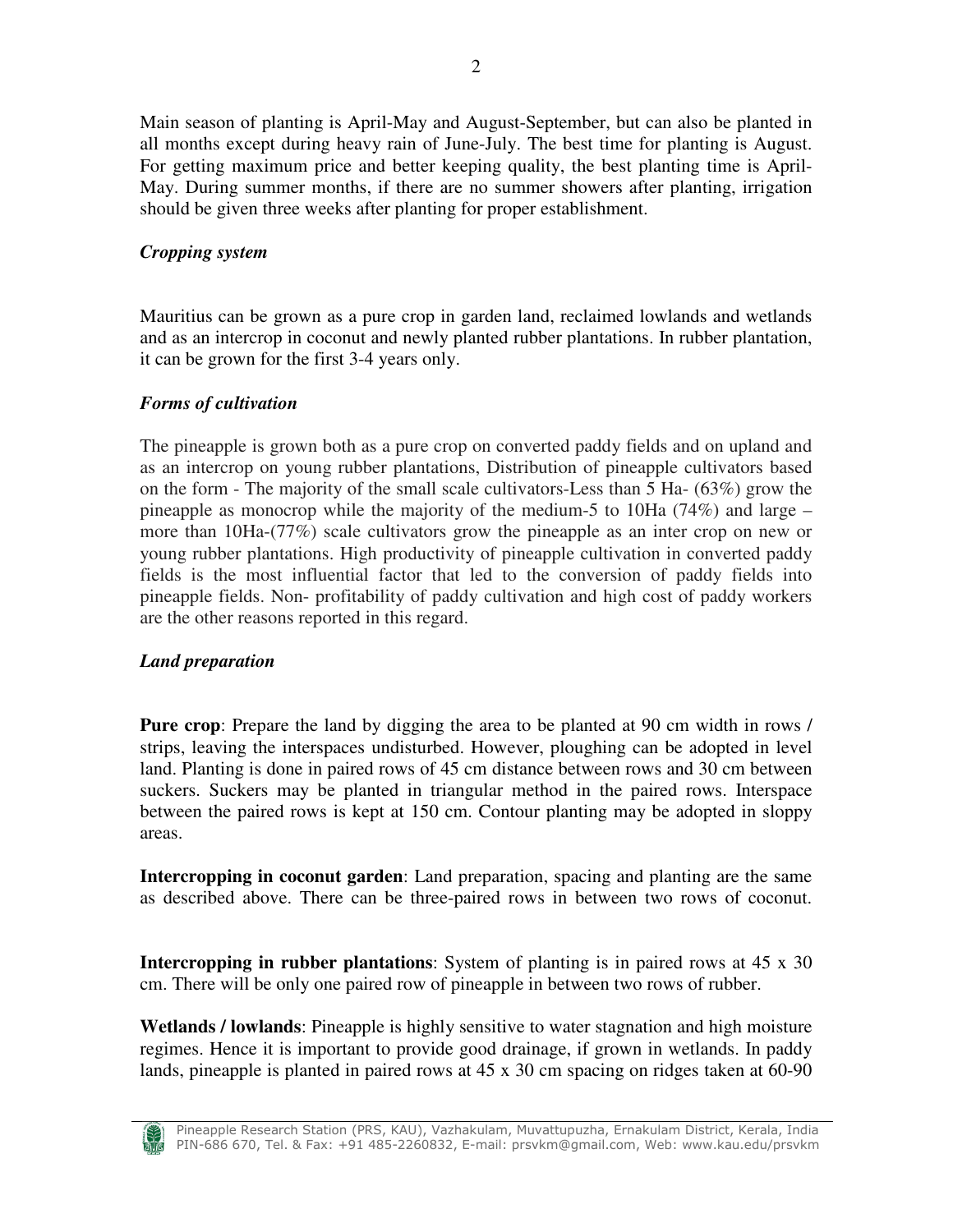cm height, depending on the water table and drainage requirement. The ridges are separated by drainage channels having 60 cm width. The width of the ridges varies from 120-150 cm. Wherever water stagnation and poor drainage are expected, a wider and deeper channel is given in between ridges.

### *Selection of suckers*

Suckers are selected from disease and pest free healthy plants. Suckers are to be graded into those having 500-750 g and 750-1000 g. The graded suckers are planted in different blocks or plots, to get uniformity in growth and flowering. Bigger suckers give early yield. Dipping of suckers in 1% Bordeaux mixture and 0.05% quinalphos will protect the suckers against diseases and pests.

### *Planting*

After preliminary land preparations, planting is done in small pits of 10-15 cm depth at a spacing of 45 cm between rows and 30 cm between plants in the rows. There is no need to plant the suckers in trenches.

### *Flower induction*

The pineapple crop is very responsive to the induction of flowering by plant growth regulators. Pineapple cultivation in Vazhakkulam area and commercially viable after the induction of the flower inducing chemical Ethephon in this area by the beginning of the 1980s. This had made it possible for farmers to schedule the flowering of the plant and harvest to synchronise with the season of high demand and price.

For inducing uniform flowering, 25 ppm ethephon is applied on physiologically mature plants having 39-42 leaves (7-8 months after planting). The solution for application in 1000 plants is prepared by adding 1.25 ml of ethephon (3.2 ml of 39% ethrel or 12.5 ml of 10% ethrel), 1 kg urea and 20 g calcium carbonate to 50 litres of water. Pour 50 ml of the prepared solution to the heart of the plant during dry weather conditions (when there is no rain during the time of application).

Flowering starts by 30 days and completes within 40 days of growth regulator application. Fruits will be ready for harvest by 130-135 days after the application of growth regulator. Harvest over different months / seasons could be obtained by carefully phasing / planning the planting and growth regulator application.

### *Ratoon Cropping*

The plant crop after harvest can be retained as ratoon crop for two more years. After the harvest of the plant crop, chopping the side leaves of the mother plant should be done for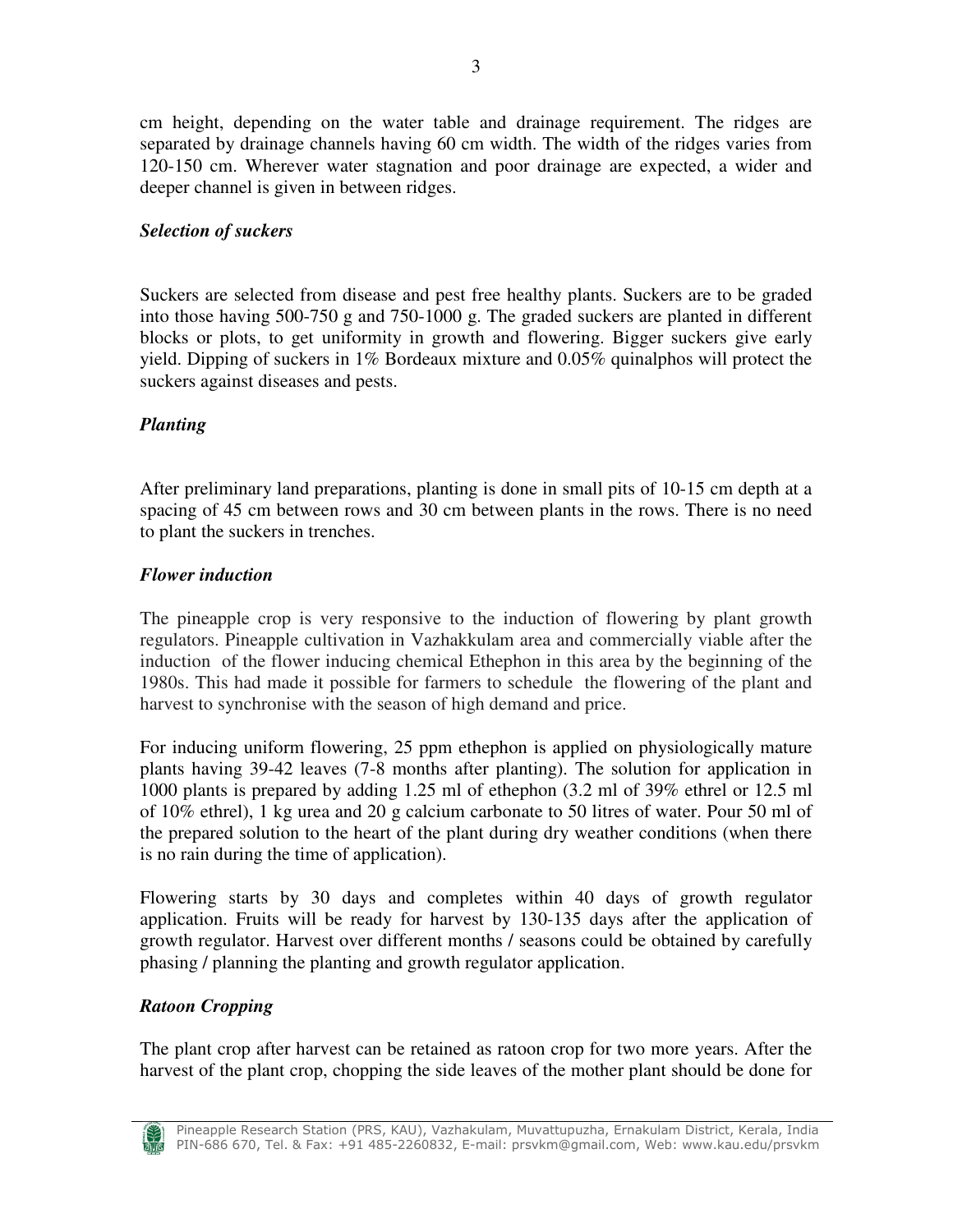easy cultural operations. The suckers retained should be limited to one or two per mother plant. Excess suckers if any should be removed. Earthing up should be done. Other management practices are same as for the plant crop.

### **2. KEW**

Kew is a variety recommended for large-scale commercial cultivation in Kerala. The package of recommendations for its cultivation is detailed below.

### *Preparation of the land*

Prepare the land for planting by ploughing or digging followed by levelling. Depending on the nature of land, prepare trenches of convenient length and about 90 cm width and 15-30 cm depth. The trenches are to be aligned at a distance of 165 cm from centre to centre.

### *Selection and treatment of suckers*

Select healthy suckers of uniform size weighing 500-1000 g. Keep suckers in open space under shade in a single layer for about 7 days for drying. Strip off a few lower old dried leaves. Allow the suckers to dry and cure for another 7 days. Dip the cured suckers in 1% Bordeaux mixture at the time of planting.

#### *Planting*

Rake the soil and plant the suckers in double rows at spacing of 70 cm between rows and 30 cm between plants. Limit the depth of planting to 7.5 to 10 cm. Adopt triangular method of planting in each trench so that the plants in two adjacent rows are not opposite to each other (plant population 40400 / ha).

### *Induction of flowering*

For inducement of uniform flowering, apply 25 ppm ethephon (2-chloro ethyl phosphonic acid) in aqueous solution containing 2% urea and 0.04% calcium carbonate as follows: The mixture (50 ml/plant) is to be applied pouring into the heart of 16-17 month old plants (39-42 leaf stage) during dry weather. For treating 1000 plants, 50 litres of the solution would be required. (The ingredients for preparing 50 litres of the aqueous solution are ethephon 1.25 ml, urea 1 kg and calcium carbonate 20 g, made up to 50 litres with water. The dosage has to be fixed depending on the availability of commercial

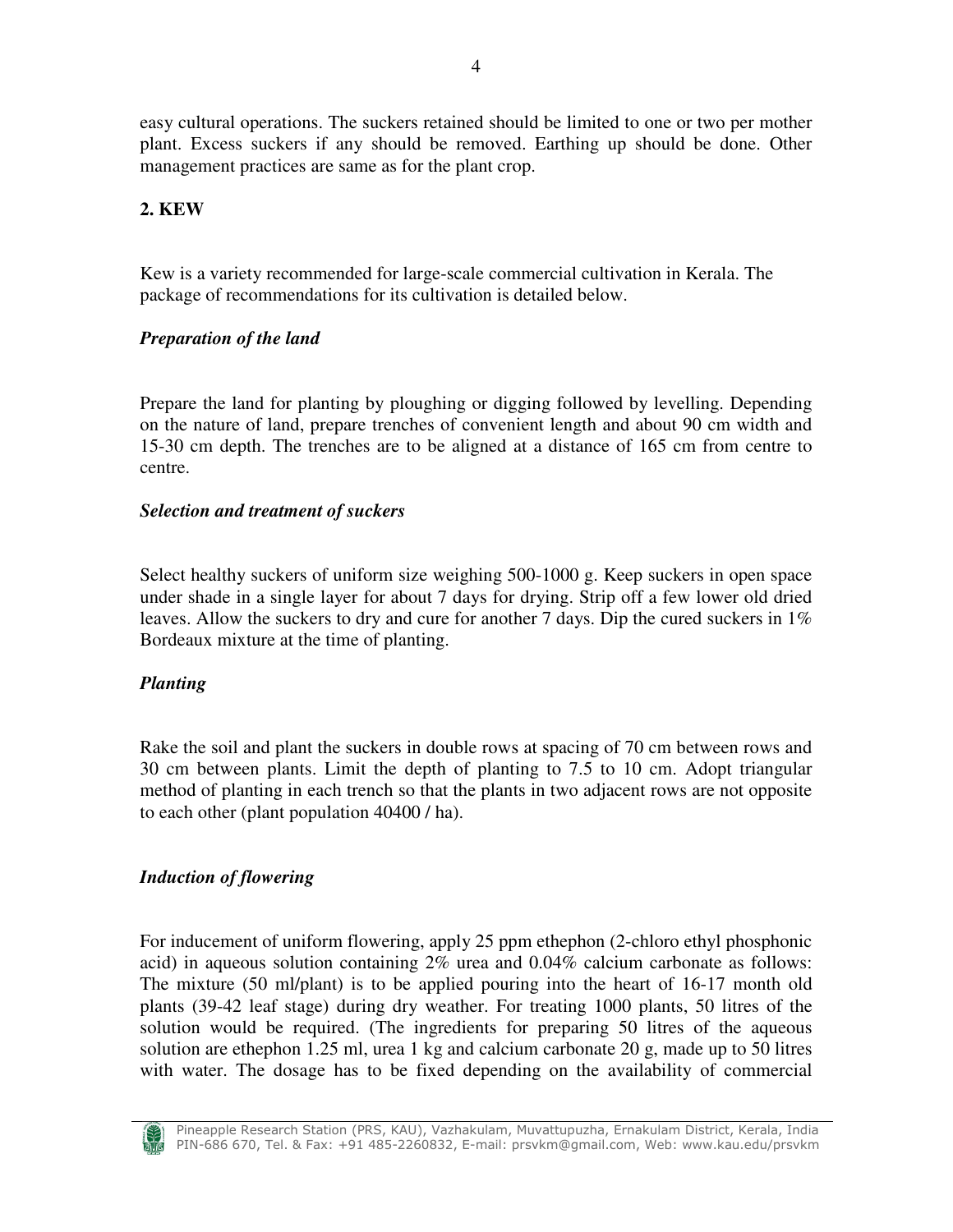formulation and the active ingredient contents). Flowering will commence from 40th day after application and complete on the 70th day.

# **Water Management for Kew and Mauritius**

 During summer months, pineapple variety Kew should be irrigated wherever possible at 0.6 IW/ CPE ratio (50 mm depth of water). It requires five or six irrigations during dry months at an interval of 22 days. Mulching the crop with dry leaves at 6 t/ha will help to conserve moisture.

 Wherever irrigation facilities are available, providing irrigation in summer months at two weeks intervals results in good fruit size and high yield. If there is no irrigation facility, the crop should be scheduled for harvest before summer months (before March).

# **Nutrient Management**

### *Manuring for Kew*

Apply compost / cattle manure at 25 t/ha as basal dressing. Apply fertilizers at the following dosage:

### *Dose N:P2O5:K2O*

Per plant per year  $(g)$  - 8:4:8 Per hectare per year (kg) - 320:160:320

Apply full dose of P2O5 at the time of planting. Nitrogen and K2O may be applied in four splits, during May-June (at planting), August-September, November and May-June (2nd year)

Note: In places where rains are scanty during November, N and K2O may be applied in three equal splits - two doses in 1st year (May-June and August-September) and the third in May-June of the second year. After application of fertilizers, cover with soil by scraping the sides of trenches.

### *Manuring for mauritius*

Apply compost / FYM at the rate of 25 t/ha at the time of planting. Apply fertilizers at the rate of 8:4:8 g N:P2O5:K2O per plant per year. Full dose of P2O5 is applied as basal at the time of planting. Nitrogen and K2O are applied as four equal split doses after planting. First dose may be applied at 40-50 days after planting and thereafter at 60-70 days intervals.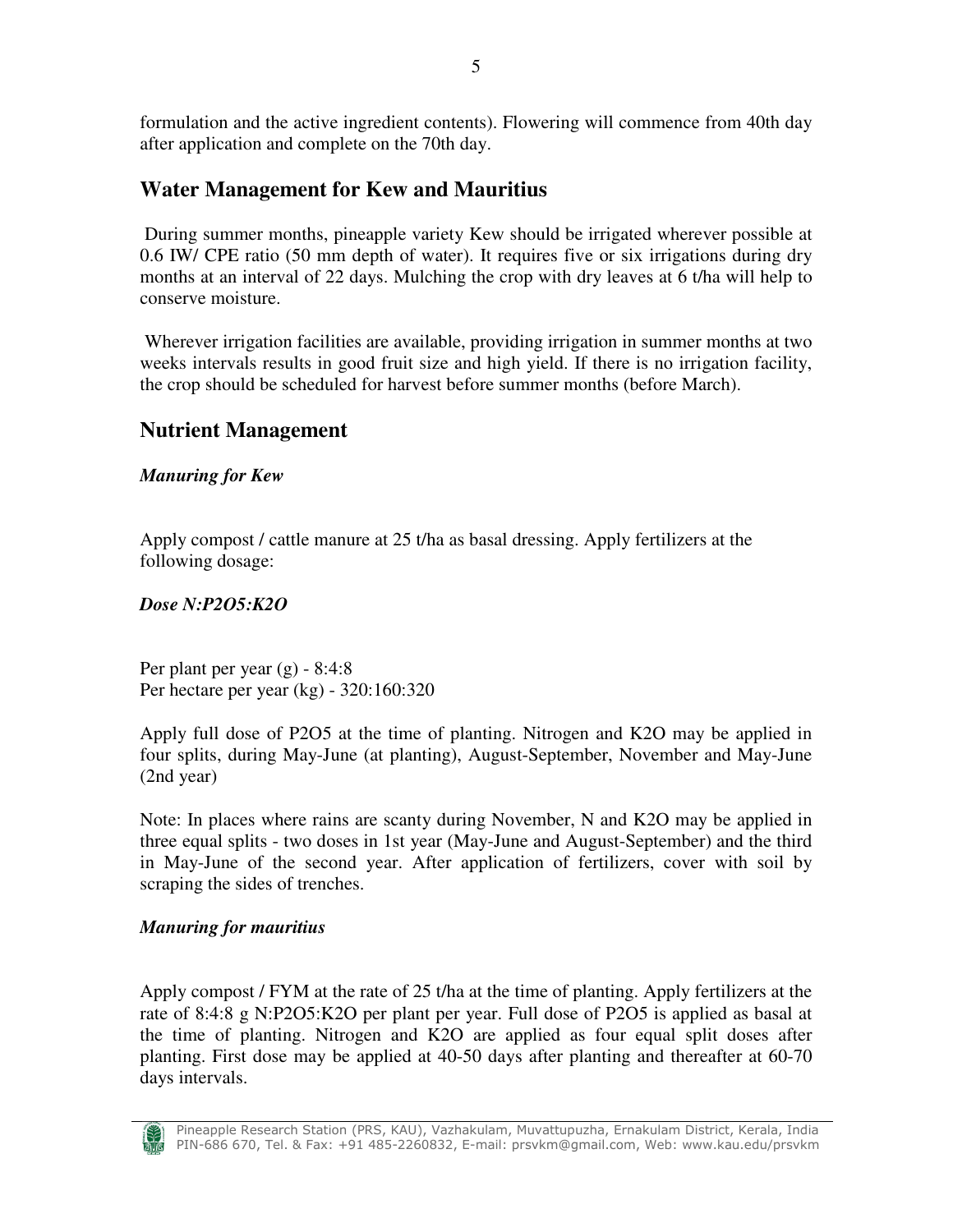### **Weed Management**

### *Weed control for Kew variety*

For effective and economic weed control, use weedicides. Pre-emergent spray with diuron 3 kg or bromacil 2.5 kg in 600 litres of water per hectare completely controls all types of weeds in pineapple plantation. If there is subsequent growth of weeds, herbicide application may be repeated at half the above dose. Spraying should be done when there is adequate moisture in the soil. Avoid periods of heavy rainfall for spraying.

### *Weed control for Mauritious variety*

Pre-emergence (within a few weeks after planting) spray of diuron  $@$  1 kg/ha in 600 litres of water can keep the field free of weeds for about four months. For subsequent weed control, herbicide application is repeated. For controlling Mikania micrantha (vayara valli or American valli), spot-application of diuron can be adopted. Spraying should be done in moist soil, but avoiding rainy periods. Weeds in interspaces can be controlled by spraying glyphosate 0.8 kg/ha or a mixture of 2,4-D 0.5 kg/ha and paraquat 0.4 kg/ha. While spraying in interspaces, care should be taken that the weedicide shall not fall on pineapple plant.

### **Pest Management**

For control of mealy bugs, adopt the following measures: Apply quinalphos at 0.025%, fenitrothion 0.05% or fenthion 0.05%. Destroy grasses and other monocot weeds, which serve as alternate hosts for the pest.

Mealy bugs (Dysmicoccus brevipes / Pseudococcus bromeliae): Spray quinalphos 0.025- 0.05% or fenitrothion 0.05% or fenthion 0.05% or chlorpyriphos 0.05% or dimethoate 0.05% or monocrotophos 0.05%. Care should be taken that the spray shall reach the base and also the sides of the plant. The plot should be kept weed free. For the control of mealy bugs, control of ants is a must. Hence apply carbaryl to control ants in its colonies in the farm.

Scale insects (Diaspus bromeliae): The spraying of chemicals for the control of mealy bugs, mentioned above, will be sufficient for the control of scale insects.

### **DiseaseManagement**

No serious pests or diseases are noticed in the crop except for light incidence of leaf spot disease and of the mealy bugs.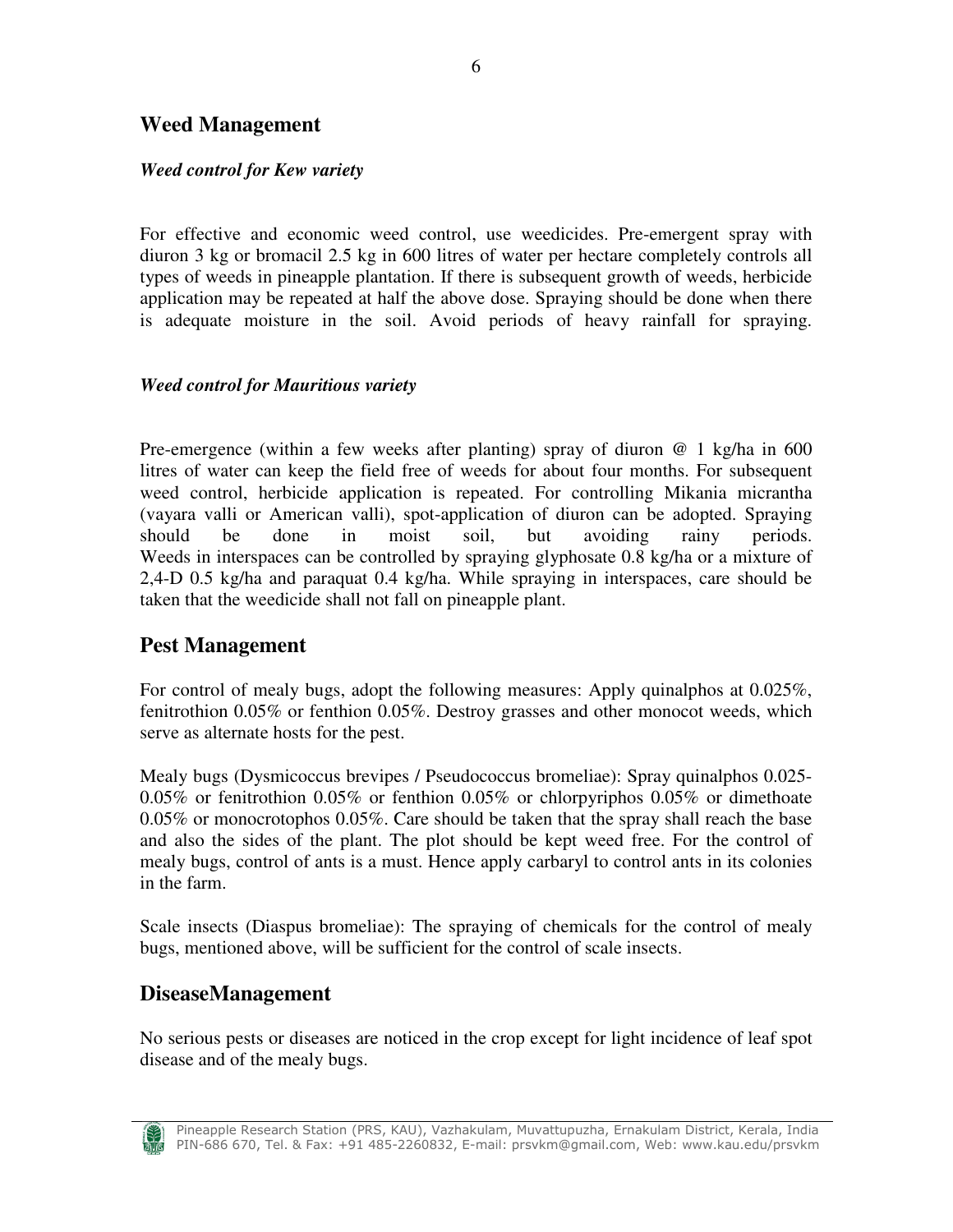For control of leaf spot, spray with any one of the following fungicides when symptoms of the disease are noticed:

Bordeaux mixture 1%, 225 litre / ha Zineb 1 kg in 225 litre water / ha Mancozeb 1 kg in 225 litre water / ha Ziram 1 kg in 225 litre water / ha

Root rot / heart rot / fruit rot caused by Phytophthora sp. is common in poor drainage conditions. Providing drainage is most essential. The water table should be at least 60 cm below the soil surface. Badly affected plants should be destroyed and the remaining plants should be drenched with 1% Bordeaux mixture in the soil. Leaf spot can be controlled by spraying 1% Bordeaux mixture or 0.2% zineb / mancozeb / ziram.

### *Plant protection*

Sun burn: During summer months it is necessary to protect the fruits from scorching sun by putting dried grasses, coconut or arecanut leaves.

### **Harvesting**

Pineapple is a perennial fruit crop and the returns continue, usually, for a period of 3 years in case of variety 'Mauritius' and 4 years in case of variety 'Kew'. With the application of Ethephon and fertilizers the first yield is obtained within 10-12 months. Observing the colour change is the most common method of determining the maturity of fruits. When at least two or three rows of eyes at the base turn yellow, pineapple is ready for harvest. Harvesting is done by cutting the fruit stalk and placing the fruits in piles or on to the vehicles. Fruits for fresh fruit market are often marketed with crowns.

### **Processing**

A number of pineapple processing units are coming up in the State apart from the ones currently in operation, targeting overseas markets. Agreenco is setting up a pineapple processing unit in Kannur at an investment of Rs 26 crore for exporting canned slices to the US. To be operational by February next year, this unit will export 15,500 tonnes of packaged pineapple a year. The project is being set up in collaboration with Ashco Inc of the US.

Nirmal Agro Industries is setting up another processing unit in Kochi, which plans to export 130 tonnes of canned pineapple a day to the US. This unit will be operational in the next 3-4 months.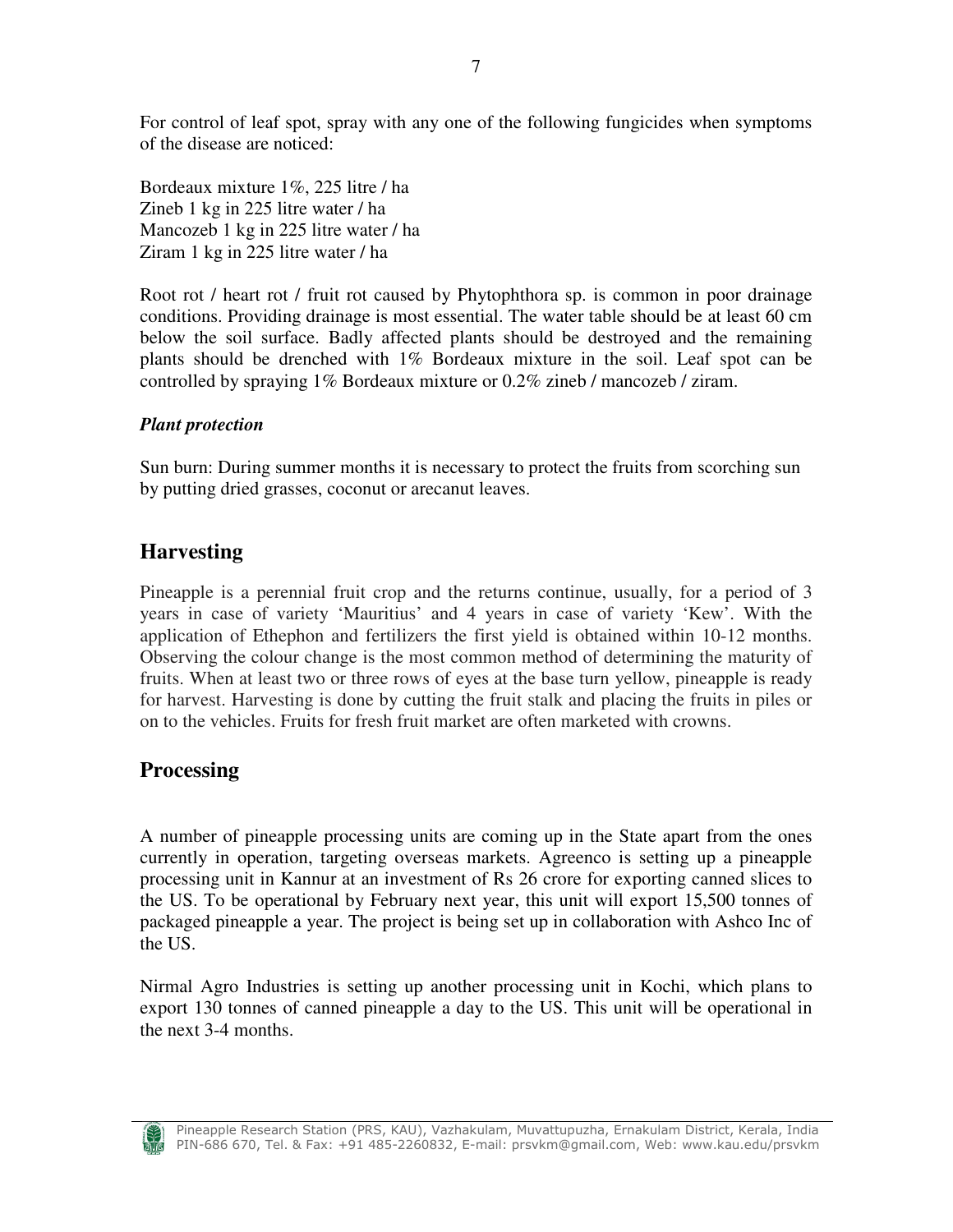Nadukkara Agro Processing Co Ltd (NAPCL), maker of the `Jive' brand of packaged fruit juice is also there in the scene. Jive fights with brands such as Tropicana from Pepsi and Real from Dabur for its survival. Jive, which comes in two flavours - Splash, a mango-pineapple nectar, and Punch, a pineapple drink. NAPCL launches a mango flavour under the `Jive Mango Joozy' brand. NAPCL also makes candies from pineapple. The other stream of business is making pineapple and mango juice concentrates, which the company sells to other packaged drink makers in the national and international markets.

# **Marketing**

In Kerala, major share of the produce reaches the market during the months of February to April and the arrivals are very low during the rainy months of June and July. In Ernakulam District a specialized local pineapple market has been functioning for the past 10-12 years at Vazhakulam. Pineapple trading is there in the market more or less throughout the year, even in lean seasons. It is estimated that only 30% of the total produce is reaching the market, whereas the rest is being traded at the farm gate itself. During the last five years, the lowest price received by the producer was Rs 2.5 per Kg and the maximum price was Rs 9 per Kg.

Apart from internal trade in other local markets, fresh fruits are being transported to other areas like Mumbai, Ahammedabad, Hyderabad, Bangalore, Delhi, Mysore, Surat etc and also to Middle East countries. During February – April months, on an average 100 Mt of fresh pineapple is getting transported daily to distant places like Mumbai, Banglore and sometimes it may go upto 500 mt. Experience has shown that during this long journey, through torturous roads which were constructed very badly and virtually not maintained at all, as much as 30 per cent of the fruit could be damaged.

# **Export**

The export of pineapple products from India have been almost negligible. Because of the perishability, from Kerala, pineapple in the fresh form is traded only on a limited scale and mostly in the neighbouring regions like Middle East. Exporters from have found it extremely difficult to compete in the global market due to substantial price difference. One of the reasons may be the very high incidence of air freight .Same is the case with pineapple products because India is a high cost producer of relatively poor quality which fetches the lowest prices. The raw material and processing costs are high comparing the international norms.

# **Can Kerala be competitive?**

Kerala has the right agro-climate, pineapple producing clusters of areas, access to the state of the art technologies, and not too bad a cost economics in production and